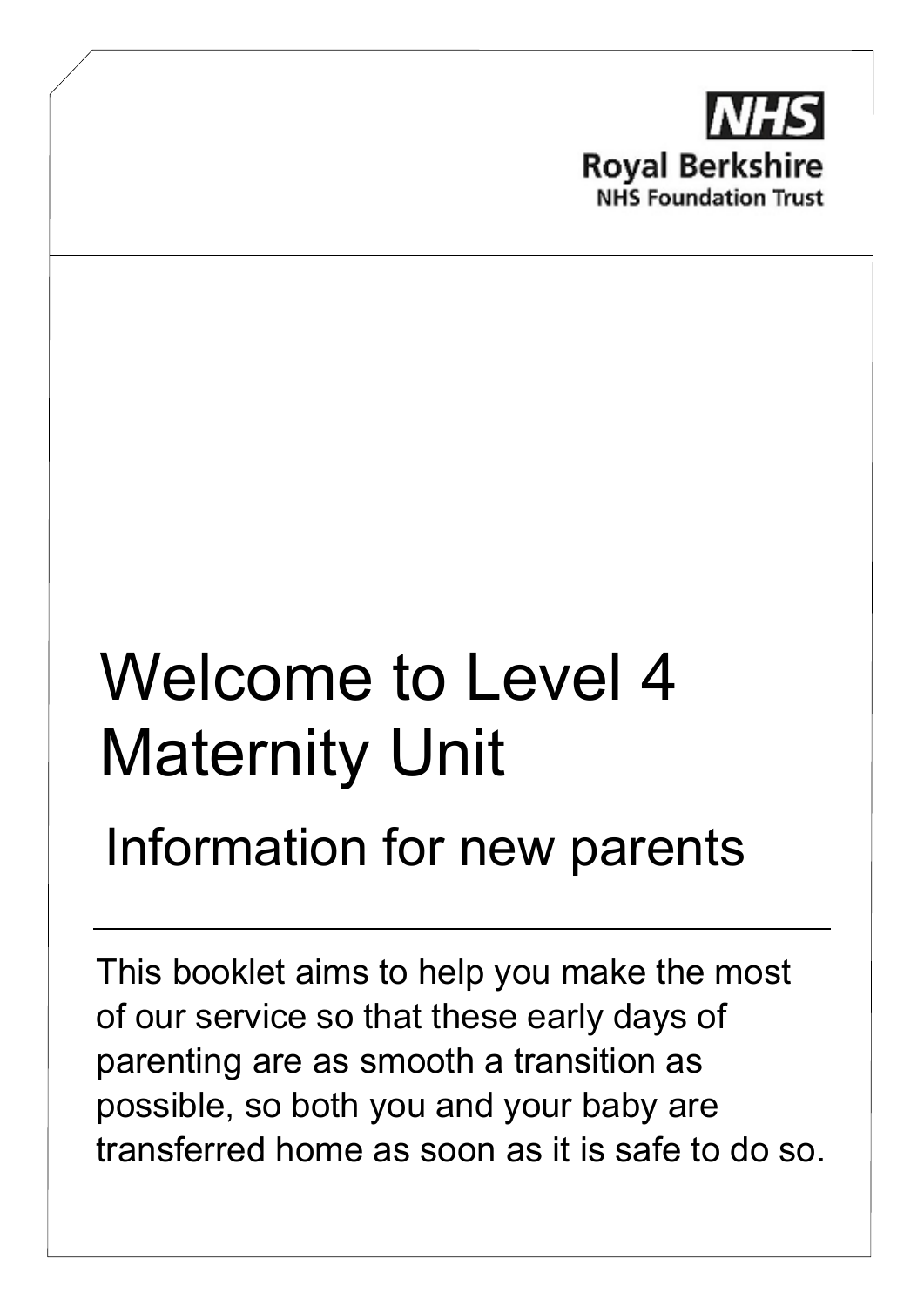### On the following pages you will find out about;

- What happens and when
- Your responsibilities
- Our responsibilities
- Looking after your baby
- Looking after yourself
- Pathway to transfer home

#### What happens, and when

**Breakfast** is served in the dining room from 8am; you are welcome to eat in there or bring a tray back to your bed (the food is for patients only).

**Lunch and supper** are served at your bed by staff (menus are given out each afternoon for the following day and collected at night).

**Pain relief** is administered every 6 hours (5am/11am/5pm/11pm) – as prescribed; please speak to a member of staff if you are experiencing pain.

**Visiting hours** for your birth partner are 8am – 10pm; all other visitors are welcome 2-3pm and 7-8pm.

**NO CHILDREN UNDER 16** may visit unless they are siblings to the baby. As the ward can be very busy we reserve the right to limit visitors around the bed to two people at any one time – your safety is our business.

#### Your responsibilities

Please be mindful of other women when talking on your **mobile phone** at any time – they may be in pain or tired and probably don't want to hear your conversation!

To avoid a **car parking fine**, please park responsibly and safely – car parking permits are only valid for labour and delivery.

You can enquire about **a single room** – there are some on the ward (£100 non en-suite and £115 en-suite per night). The single rooms are prioritised for medical need first and for request second; you may be moved out if there is a medical need.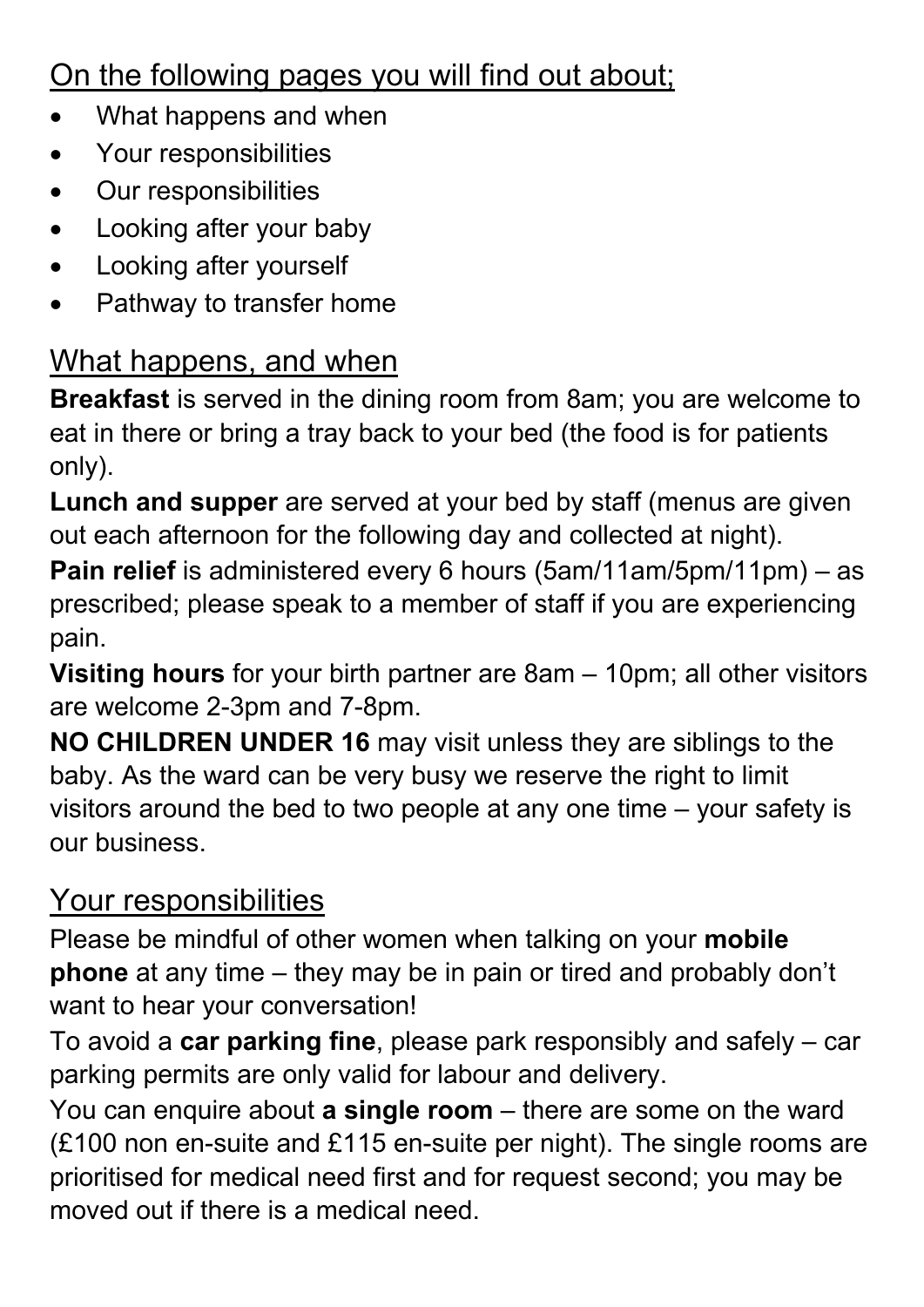Our responsibilities…

There is always **a trained midwife/nurse** allocated to your care and they are assisted by maternity care assistants.

You and your baby will be checked over daily to ensure you are recovering from childbirth. We will ensure you have a **plan of care in keeping with your own condition** – please discuss this with your midwife/nurse.

For your **safety and privacy,** we do not give out any information about you or your baby to anyone over the phone, irrespective of who they may be.

Our desire is to have you home – safe and well – as soon as possible, with minimal risk of readmission. You are an individual and **your plan of care will be unique to you**.

#### Looking after your baby

Your baby is your responsibility – we are here to help you, not to do it for you! You will have been given a **Feeding Chart** after birth – please fill it in and keep it up to date for the duration of your stay. Please call us for any help or support with feeding your baby. **All babies require a feeding assessment** prior to discharge; please call us when your baby is feeding.

If your baby is on **Buscot Ward**, we are here for support and for feeding advice; please ask us to assist you. If you have **diabetes**, your baby will require blood sugar monitoring. Please speak to your midwife/nurse for advice on when to call for monitoring.

When walking around the ward please transport your baby in the cot, in case of slips or trips.

There are facilities for storing breast/formula milk safely in a milk fridge – please do not leave milk by your bed; ask your nurse/midwife to show you where it is.